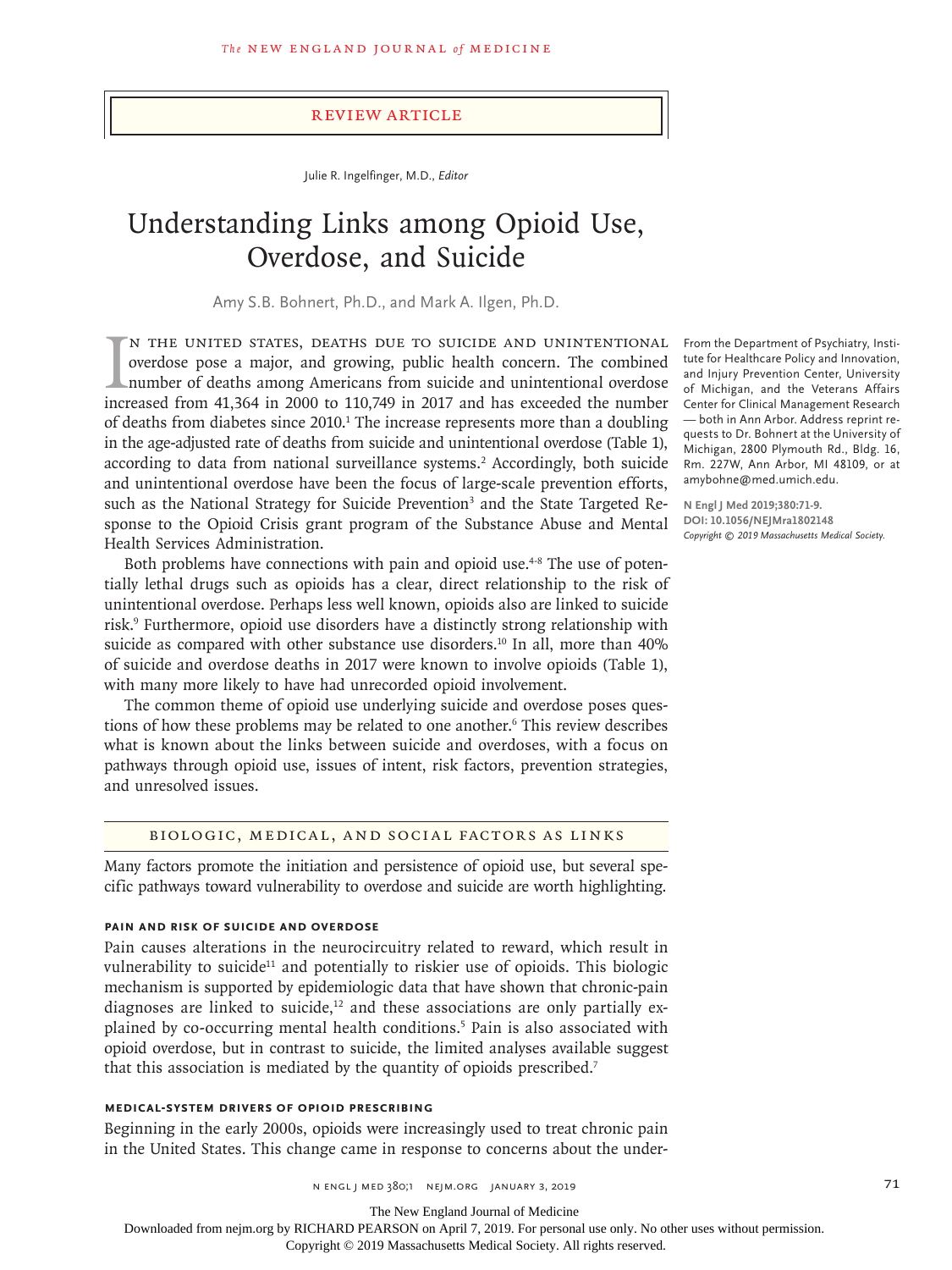|                                                                                                          |                                         | 2017 | 14.0    | $\frac{1}{1}$        | $\frac{5}{2}$                             | 19.7                   | 13.5              | 33.7                                           | 14.1              |                                                                                                                                                                                                                                                                                                                                                                                  |
|----------------------------------------------------------------------------------------------------------|-----------------------------------------|------|---------|----------------------|-------------------------------------------|------------------------|-------------------|------------------------------------------------|-------------------|----------------------------------------------------------------------------------------------------------------------------------------------------------------------------------------------------------------------------------------------------------------------------------------------------------------------------------------------------------------------------------|
|                                                                                                          |                                         | 2016 | 13.5    | 1.5                  | $\frac{5}{2}$                             | 17.8                   | 11.9              | 31.3                                           | 12.5              |                                                                                                                                                                                                                                                                                                                                                                                  |
| Table 1. Rates of Death from Suicide and Overdose in the United States, According to Year. <sup>27</sup> | Age-Adjusted Rate per 100,000 Americans | 2015 | 13.3    | $\frac{6}{1}$        | $\frac{5}{2}$                             | 14.5                   | 9.3               | 27.8                                           | 9.8               |                                                                                                                                                                                                                                                                                                                                                                                  |
|                                                                                                          |                                         | 2014 | 13.0    | $\frac{6}{1}$        | $\frac{5}{2}$                             | 12.8                   | 7.9               | 25.8                                           | 8.5               |                                                                                                                                                                                                                                                                                                                                                                                  |
|                                                                                                          |                                         | 2013 | 12.6    | $\frac{6}{1}$        | $\frac{5}{2}$                             | 11.9                   | 6.9               | 24.6                                           | 7.4               |                                                                                                                                                                                                                                                                                                                                                                                  |
|                                                                                                          |                                         | 2012 | 12.6    |                      | $\frac{5}{2}$                             | 112                    | 6.4               | 23.8                                           | 6.9               |                                                                                                                                                                                                                                                                                                                                                                                  |
|                                                                                                          |                                         | 2011 | 12.3    | 1.7                  | 0.5                                       | 11.3                   | 6.3               | 23.6                                           | 6.8               |                                                                                                                                                                                                                                                                                                                                                                                  |
|                                                                                                          |                                         | 2010 | 12.1    | $\overline{1}$ .     | $\frac{5}{2}$                             | 10.4                   |                   | 22.5                                           | 6.3               | * Categories were determined on the basis of the codes of the International Statistical Classification of Diseases and Related Health Problems, 10th Revision, that were obtained from death<br>records. Suicide deaths were those with an underlying cause of death coded as X60 through X84, Y87.0, or *U03. Unintentional overdose deaths were those with an underlying cause |
|                                                                                                          |                                         | 2009 | 11.8    | $\frac{6}{1}$        | $\frac{5}{2}$                             | 10.0                   |                   | 21.7                                           | 6.0               |                                                                                                                                                                                                                                                                                                                                                                                  |
|                                                                                                          |                                         | 2008 | 11.6    | <u>م ر</u>           | 0.5                                       | 9.9                    | 5.3               | 21.5                                           | 5.9               |                                                                                                                                                                                                                                                                                                                                                                                  |
|                                                                                                          |                                         | 2007 | 11.3    | $\frac{6}{1}$        | $\frac{5}{2}$                             | 9.6                    | 5.0               | 20.9                                           | 5.5               |                                                                                                                                                                                                                                                                                                                                                                                  |
|                                                                                                          |                                         | 2006 | 11.0    | $\frac{1}{1}$        | $\frac{5}{2}$                             | 0.6                    | 4.8               | 19.9                                           | 5.2               |                                                                                                                                                                                                                                                                                                                                                                                  |
|                                                                                                          |                                         | 2005 | 10.9    |                      | 0.4                                       | 7.7                    | 4.0               | 18.6                                           | 4.5               |                                                                                                                                                                                                                                                                                                                                                                                  |
|                                                                                                          |                                         | 2004 | 11.0    | 1.4                  | 0.4                                       | 6.9                    | 3.6               | 17.9                                           | 4.0               |                                                                                                                                                                                                                                                                                                                                                                                  |
|                                                                                                          |                                         | 2003 | 10.8    | $\frac{1}{3}$        | 0.3                                       | ى<br>ق                 | 3.4               | 17.2                                           | 3.7               |                                                                                                                                                                                                                                                                                                                                                                                  |
|                                                                                                          |                                         | 2002 | 10.9    |                      | 0.4                                       | 5.8                    | 3.1               | 16.8                                           | 3.5               |                                                                                                                                                                                                                                                                                                                                                                                  |
|                                                                                                          |                                         | 2001 | 10.7    |                      |                                           |                        | 2.4               | 15.4                                           | 2.7               |                                                                                                                                                                                                                                                                                                                                                                                  |
|                                                                                                          |                                         | 2000 | 10.4    |                      | $\overline{0}$                            |                        | 2.2               | 14.7                                           | 2.5               |                                                                                                                                                                                                                                                                                                                                                                                  |
|                                                                                                          | Cause of Death                          |      | Suicide | Intentional overdose | Intentional overdose<br>involving opioids | Unintentional overdose | Involving opioids | overdose combined<br>Suicide and unintentional | Involving opioids |                                                                                                                                                                                                                                                                                                                                                                                  |

records. Suicide deaths were those with an underlying cause of death coded as X60 through X84, Y87.0, or \*U03. Unintentional overdose deaths were those with an underlying cause וכטיום... שהוא בעבר את היי היי היי של השופח של היי של היי של היי של היי של היי של היי של היי של היי של היי של ה<br>of death coded as X40 through X45. Deaths involving opioids were those with multiple cause of death codes rec of death coded as X40 through X45. Deaths involving opioids were those with multiple cause of death codes recorded as T40.0 through T40.4 or T40.6. Data were obtained from the Centers for Disease Control and Prevention.2

treatment of pain, new clinical guidelines, and the declaration by the Joint Commission on the Accreditation of Healthcare Organizations of pain as the "fifth vital sign."13 Consequently, the average dose of prescribed opioids in the United States increased from approximately 100 to ap proximately 700 morphine milligram equivalents per person per year between 1997 and 2007.<sup>14</sup> The connections between the increased use of opioids medically and increases in overdoses was recognized toward the end of the first decade of the  $2000s$ ,  $8,15$  but only more recently has a connection to death by suicide been recognized. 6 In addition, given that opioid use disorders are linked to suicide and unintentional overdose, $16,17$ iatrogenic increases in opioid use disorders may also be contributing to the increasing rates of suicide and overdose. These population-level asso ciations are consistent with patient-level analy ses showing that higher dosages of prescribed opioids are associated with higher rates of fatal and nonfatal overdose and suicide events.<sup>4,7,18,19</sup>

# **Large-Scale Supply and Demand**

There are two primary theories as to how opioid use functions as a common thread in the influ ence of large-scale factors on increasing rates of suicide and overdose deaths in the United States. One theory traces the causes to increased de mand for opioids, and the other emphasizes the role of the supply of opioids.

First is the theory that both types of death represent "Deaths of Despair."<sup>20,21</sup> This conceptualization posits that the rising rates of suicide and overdose among non-Hispanic, middle-aged white men are caused by the declining fortunes of the working class. In that framework, opioid use both within and outside of pain treatment is a way of coping with lack of opportunity. This theory is consistent with the declining opportu nity for some as economic inequality rises<sup>22</sup> and posits that these large-scale (macro-level) social factors cause some persons to feel despair and turn to opioid use to cope. Opioid use then worsens depressive symptoms, which increase the risk of suicide, and directly causes death from intentional and unintentional overdose. However, when an opioid use disorder develops, it has a profound influence on the risk of suicide and overdose as well as an effect on factors such as increased social isolation, legal problems, and unemployment. Thus, it is challenging to study

72 **N ENGL J MED 380;1 NEJM.ORG JANUARY 3, 2019** 

The New England Journal of Medicine

Downloaded from nejm.org by RICHARD PEARSON on April 7, 2019. For personal use only. No other uses without permission.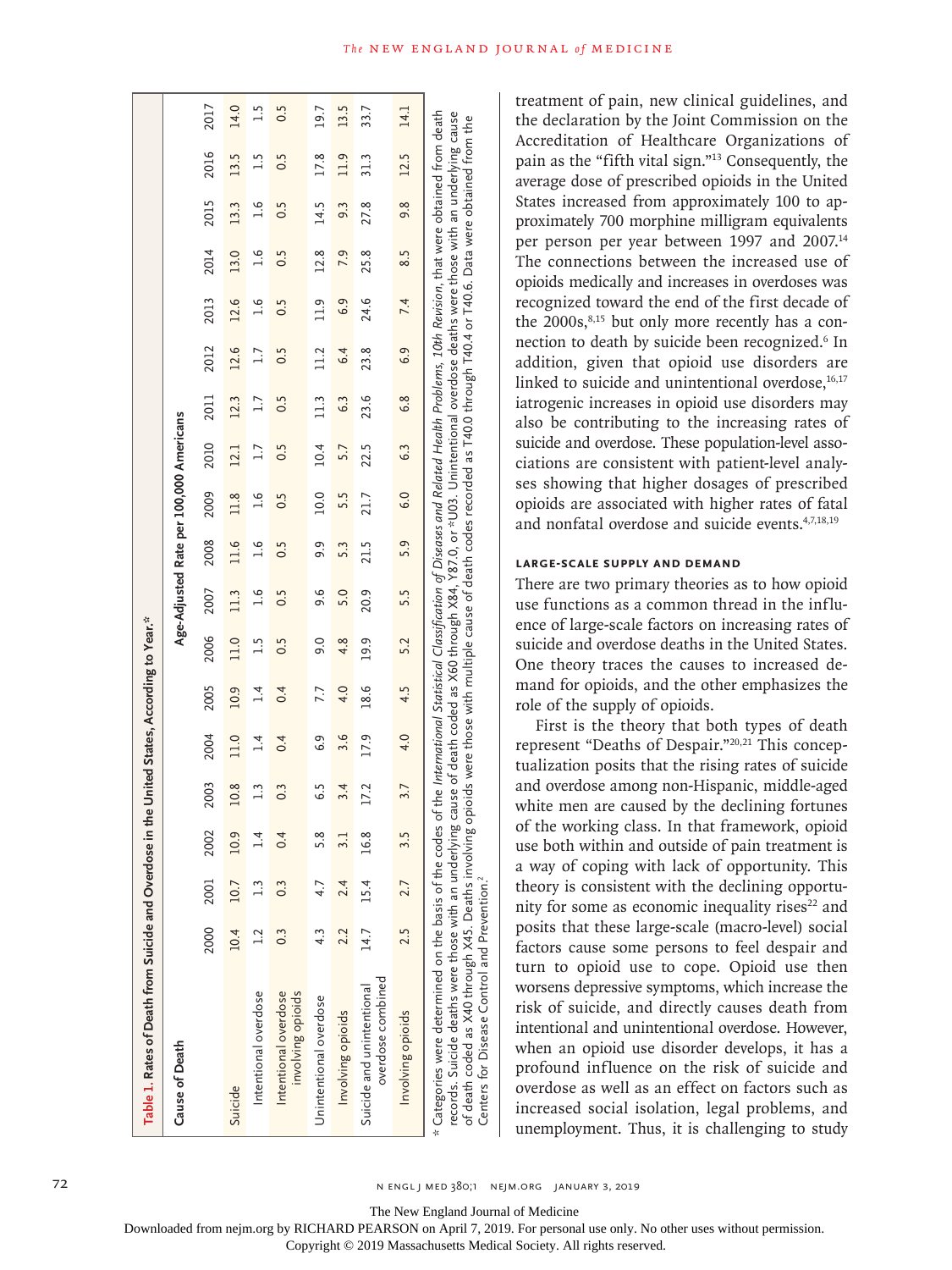this hypothesis without individual-level, longitudinal data.

An alternative hypothesis is that the increased availability of opioids is the underlying cause of increased nonmedical opioid use and opioid use disorders, which result in increased rates of suicide and overdose.<sup>23</sup> Previous drug "epidemics" have been based on the emergence of new drug forms (e.g., "crack" cocaine) or increased availability and have resulted in increases in adverse effects (e.g., poor birth outcomes $24$ ). Specific to opioids, a spike in heroin availability in the late 1990s and early 2000s in Australia dramatically increased overdose rates, and subsequent reductions in availability led to a decline in overdoses.<sup>25</sup>

As opioids became more available in the United States because of prescribing<sup>14</sup> and, more recently, because of influxes of heroin $26,27$  and illicitly manufactured synthetic opioids, $28$  the number of persons with opioid use disorders increased, as did the frequency of opioid use. $29,30$ The timing of these increases relative to trends in overdose and suicide is consistent with a supplyfocused hypothesis. Nonetheless, it is impossible to know how much of the increase in supply was a response to demand. For example, escalating problems with respect to prescription opioid use could have created demand for heroin use, given differences in price and drug effects<sup>31</sup> or because prescription opioids became less available for misuse.<sup>32</sup>

Among patients who receive treatment with opioid analgesics, the quantity prescribed is another way to conceptualize opioid availability. The association between higher dosages of prescribed opioids and higher risk of overdose has been replicated repeatedly.<sup>7,18,19,33</sup> A study involving patients at Veterans Affairs facilities also showed an association between higher prescribed dosage and higher rates of suicide death.4

Understanding the large-scale causes of the increases in suicide and unintentional overdose is important for implementing a policy response. The demand-side hypothesis (i.e., the "Deaths of Despair") argues for a focus on social and economic policies, whereas the availability hypothesis may argue for law enforcement and regulatory efforts to reduce access. In general, with evidence from individual-level opioid availability and supply changes in Australia, support for a supply hypothesis is stronger than that for a demand hypothesis with respect to how opioid use relates to overdose. There is much less research with regard to suicide. Moreover, a complex, integrated theory for both outcomes is indicated. Even if one of the two pathways has a greater role, ignoring the potential influence of the other pathway may result in a policy response that causes harm. Furthermore, factors that sustain existing problems related to opioids may be different from those underlying the initial development of these problems. Observers of the Australian heroin shortage hypothesized that the reductions in overdose would have been unlikely without the comprehensive programs of addiction treatment and harm reduction in that country.25

## Overdose Intent

An additional conceptual link between suicide and overdose emerges when we consider intentional overdoses, one type of suicide.<sup>6</sup> It is challenging to classify overdose events according to intent, and this is particularly true for those that are fatal.34,35 Although the presence of a suicide note can make a determination relatively straightforward, such notes are found in fewer than a third of overdose deaths.<sup>35</sup> Furthermore, there is some evidence that intentionality of overdose events is dimensional, rather than categorical, and both fatal and nonfatal events may not be fully intentional or unintentional. For example, patients sometimes report that they cannot differentiate whether an overdose was a suicide attempt or unintentional.<sup>36</sup> In other cases, when a given patient survives an overdose, his or her perceived intent may change in retrospect. Consequently, intentional and unintentional overdoses may not be fully distinct outcomes.

#### SHARED RISK FACTORS

Research has identified several key factors, beyond opioid use, that are related to both suicide and overdose. The demographic characteristics that are associated with each cause of death are similar. Age-adjusted mortality rates in 2017<sup>2</sup> for both suicide and unintentional overdose in the United States were approximately twice as high among men as among women. In addition, death rates for both were highest in 2017 among people who identified as white or Native American and lowest among people who identified as

The New England Journal of Medicine

Downloaded from nejm.org by RICHARD PEARSON on April 7, 2019. For personal use only. No other uses without permission.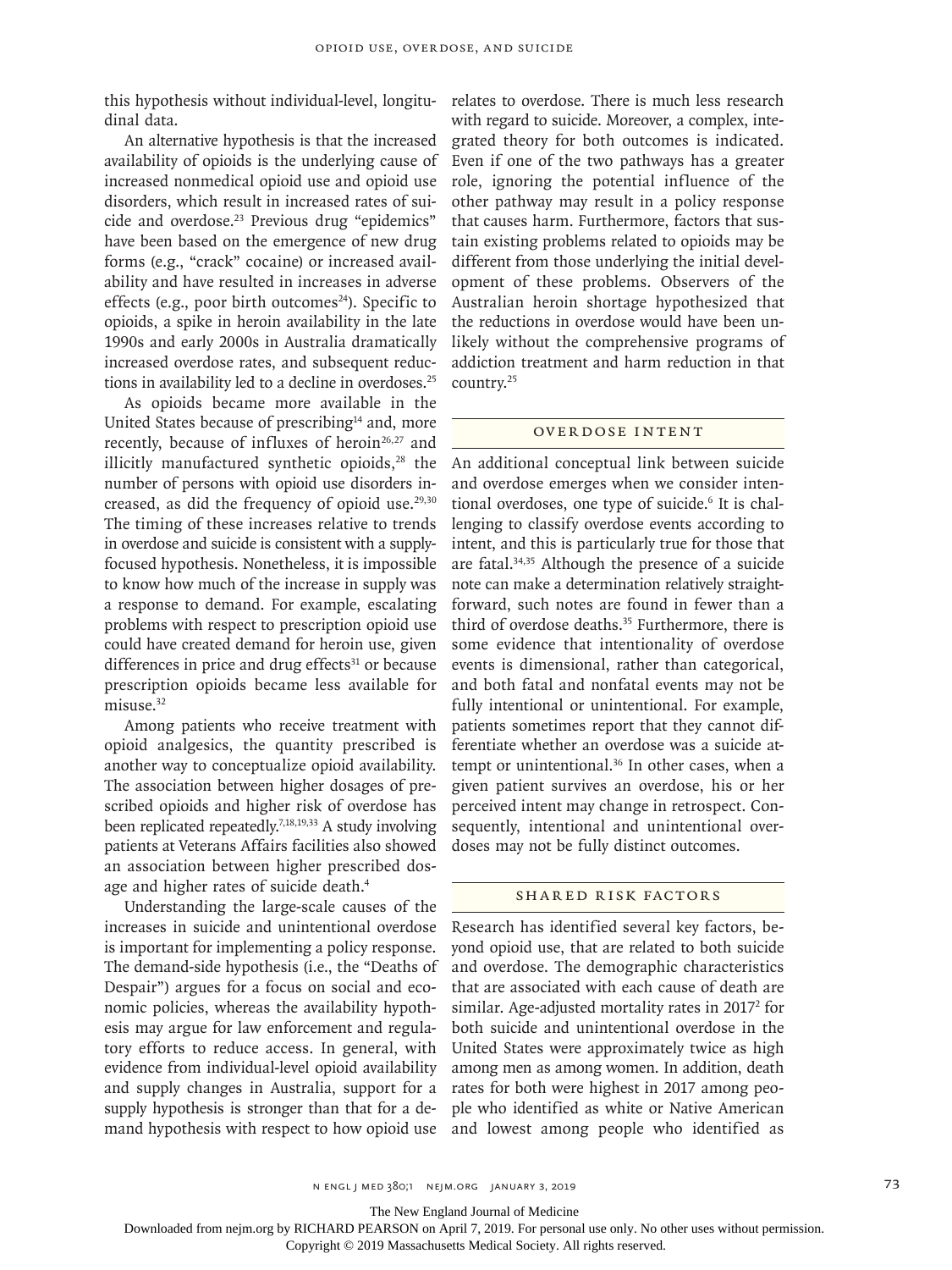black or Asian. Rates were also highest during midlife (41 to 64 years of age) and lowest among older persons (≥65 years of age). When we examined groups defined according to age, sex, and race (Fig. 1), there were several notable divergences between the two causes of death. Suicide rates remained high for white men 65 years of age or older, but rates of unintentional overdose declined dramatically after 64 years of age in this group. In addition, black and Native American men and women as well as white women had notably higher rates of unintentional overdose than of suicide during midlife. Some of these differences may reflect known racial biases in medical-examiner rulings.37

Most mental health conditions are linked to an increased risk of suicide.38,39 Similarly, nearly all common mental health conditions are associated with unintentional overdose, including both overdoses of illicit drugs and medication-related overdoses.40 In a study that compared patients who died by intentional overdose with those who died by unintentional overdose, the associations of substance use disorders were generally stronger for unintentional overdoses and the associations of other mental health conditions were generally stronger for intentional overdose.<sup>41</sup> Among the subgroup of patients receiving opioid analgesics, the association of mental health diagnoses and risk of overdose persists.42

Persons with substance use disorders should be given particular attention for prevention of both suicide and overdose, $10,40$  and co-occurring mental health conditions within this group can further contribute to risk. Depressive symptoms that are reported by patients are associated with both suicide attempts and nonfatal overdoses in survey-based studies involving persons with substance use problems.<sup>43</sup> Given that people with opioid use disorders also are more likely than those without such disorders to meet criteria for additional mental health conditions,<sup>44</sup> the risk of both suicide and overdose is likely to be highest among those with these co-occurring conditions.

Use of other medications and drugs in combination with opioids can further increase risk. Concurrent use of recreational drugs, such as alcohol and cocaine, increases the risk of death.<sup>45</sup> Within patient populations, specific prescribing patterns are related to the risk of both suicide and unintentional overdose. Use of benzodiazepines among patients who have received prescriptions for opioids is associated with unintentional overdose,  $33,46,47$  and benzodiazepines are also associated with an increased risk of suicide.48 Other central nervous system depressants, such as medications prescribed to treat insomnia, have not been well-studied but may potentiate the effects of opioids. In contrast, concurrent use of antidepressants, a well-established treatment for suicidality,49 has also been shown to reduce the risk of drug overdose among patients with depression who were receiving opioid analgesics.<sup>33</sup>

### Shared Prevention Approaches

There are a number of potential prevention opportunities based on these shared conceptual links. The design and structure of the prevention strategies vary according to type of opioid exposure and whether they aid in identifying risk or preventing harm among those at risk. Table 2 positions each strategy within this framework.

To assess risk among patients who have received prescriptions for opioids, several research teams have developed risk scores, which are electronic tools that calculate a specific patient's level of risk for suicide, overdose, or both on the basis of data from electronic health records.<sup>50-52</sup> Such an approach is agnostic to whether the risk factors are causal and serves to identify persons who could benefit from additional services. In the Veterans Health Administration, a risk score was developed for both suicide and overdose together and has been implemented nationally.<sup>50</sup> For patients who are identified as being at increased risk, an in-depth assessment of behavioral risk factors, suicidal thoughts or plans, and previous suicide attempts and nonfatal overdoses is an important clinical next step.

Counseling or psychotherapy that is delivered by mental health professionals to at-risk persons is an additional shared prevention approach. Cognitive behavioral therapy is an evidence-based treatment for the prevention of suicide.<sup>53,54</sup> There is emerging evidence that behaviors associated with overdose risk can be reduced among persons with medical and nonmedical use of opioids through the counseling method of motivational

The New England Journal of Medicine

Downloaded from nejm.org by RICHARD PEARSON on April 7, 2019. For personal use only. No other uses without permission.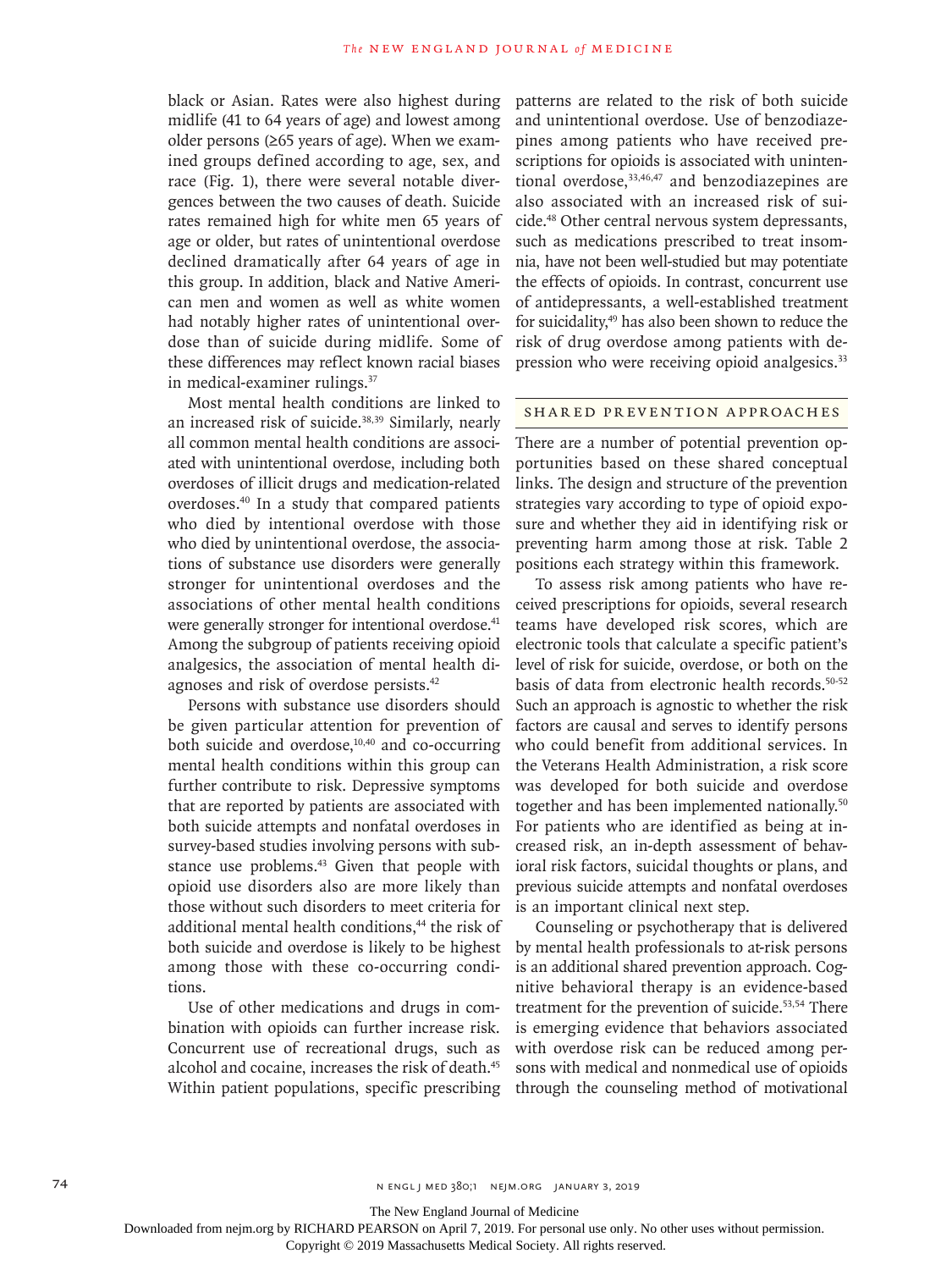

Categories were determined on the basis of the codes of the *International Statistical Classification of Diseases and Related Health Problems, 10th Revision*, that were obtained from death records. Suicide deaths were those with an underlying cause of death coded as X60 through X84, Y87.0, or \*U03. Unintentional overdose deaths were those with an underlying cause of death coded as X40 through X45. The asterisks in Panels E and F indicate unreliable estimates due to small numbers of deaths. Data were obtained from the Centers for Disease Control and Prevention.<sup>2</sup>

n engl j med 380;1 nejm.org January 3, 2019 75

The New England Journal of Medicine

Downloaded from nejm.org by RICHARD PEARSON on April 7, 2019. For personal use only. No other uses without permission.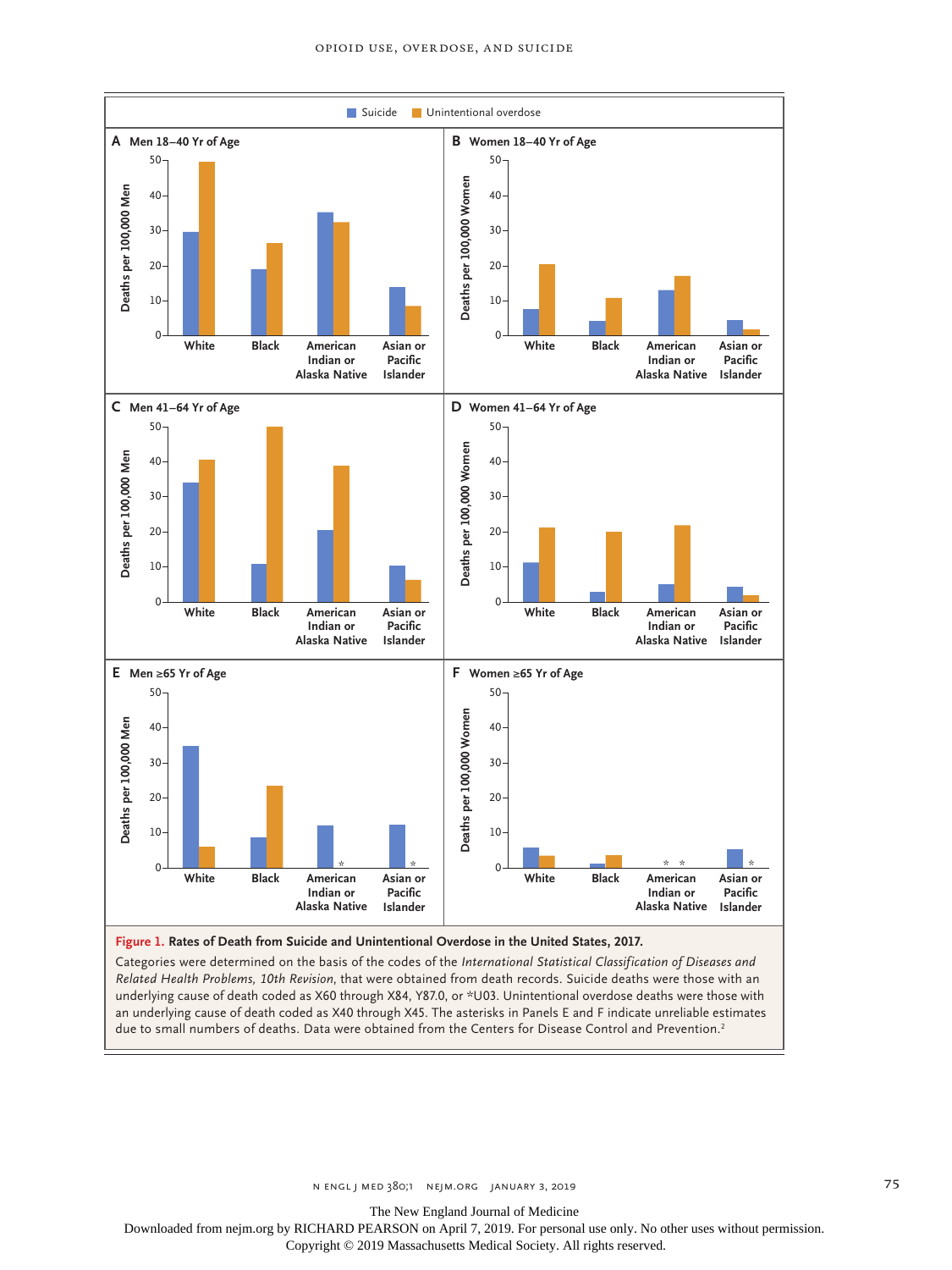| Table 2. Interventions to Address the Risk of Suicide and Overdose Related to Opioid Use.         |                                                                      |                                                                  |                                                 |  |  |  |  |  |  |
|---------------------------------------------------------------------------------------------------|----------------------------------------------------------------------|------------------------------------------------------------------|-------------------------------------------------|--|--|--|--|--|--|
| Goal and Intervention                                                                             | Population, Defined According to Level of Opioid Exposure and Misuse |                                                                  |                                                 |  |  |  |  |  |  |
|                                                                                                   | Low-Risk Regimen<br>of Prescription<br>Opioids                       | High-Risk Regimen<br>of Prescription Opioids<br>or Opioid Misuse | Opioid Use Disorder<br>or Illegal<br>Opioid Use |  |  |  |  |  |  |
| Identifying who is at risk for suicide and overdose                                               |                                                                      |                                                                  |                                                 |  |  |  |  |  |  |
| Determination of risk score on basis of medical record                                            | $^{+}$                                                               | $+$                                                              |                                                 |  |  |  |  |  |  |
| Assumption that high level of opioid exposure and misuse puts<br>the patient at risk              |                                                                      |                                                                  | $^{+}$                                          |  |  |  |  |  |  |
| Preventing suicide or overdose among those identified as being<br>at risk                         |                                                                      |                                                                  |                                                 |  |  |  |  |  |  |
| Treatment for mental health conditions, when present                                              | $^{+}$                                                               | $^{+}$                                                           | $^{+}$                                          |  |  |  |  |  |  |
| Cognitive behavioral therapy for suicide risk and motivational<br>interviewing for overdose risk* |                                                                      | $^{+}$                                                           | $^{+}$                                          |  |  |  |  |  |  |
| Patient-centered taper of opioid dosage†                                                          |                                                                      | $^{+}$                                                           |                                                 |  |  |  |  |  |  |
| Overdose education and naloxone distribution*                                                     |                                                                      | $^{+}$                                                           | $^{+}$                                          |  |  |  |  |  |  |
| Medication-assisted treatment:                                                                    |                                                                      |                                                                  | $^{+}$                                          |  |  |  |  |  |  |

\* Although these interventions would ideally be available to all persons identified as having any risk of suicide or unintentional overdose, resource constraints are likely to preclude this approach. Given that these approaches can address risks specifically related to opioid use, they should be prioritized for those with riskier levels of use.

† Patient-centered tapering is based on an evaluation of the risks and benefits for a specific patient, at a reasonably slow pace of dosage reduction and with the patient's engagement in the treatment decision making.

‡ Treatments include methadone, buprenorphine–naloxone, and naltrexone.

interviewing.<sup>55,56</sup> Given the degree to which mental health problems are robust risk factors for both problems, it is likely that general mental health counseling and pharmacotherapy may reduce the risk of suicide as well as unintentional overdose. Addiction treatment and mental health clinics are well-positioned to provide these treatments, but providers of mental health care who are integrated into primary care practices may also provide this care.<sup>57</sup> Furthermore, behavioral pain-management interventions are associated with improvement in functional outcomes among those with pain.58 It is plausible that improvements in pain-related domains through counseling could also reduce the risk of suicide and overdose.

Reduction in opioid dosage is a controversial strategy relevant for people who receive prescriptions for potentially risky medication regimens or who exhibit signs of opioid misuse. On the basis of an analysis of deaths from opioid overdose,59 the Centers for Disease Control and Prevention Guideline for Prescribing Opioids for Chronic Pain<sup>60</sup> recommends against escalating dosages for new patients above 90 morphine milligram equivalents, and this same threshold has been interpreted as a goal for tapering efforts. A reduction in the quantity of prescribed opioids may function as a "means restriction" by reducing patients' access to a lethal means of causing an intentional or unintentional opioid overdose. To this end, clinicians should ask about their patients' access to opioids, including past prescriptions and medications prescribed to others in the same home. Taper protocols that involve small decreases in dosage over time are successful for reducing dosages and may actually reduce pain intensity.<sup>61</sup> However, whether tapering changes the risk of either suicide or overdose is unknown.

The distribution of naloxone, an opioid-overdose antidote, reduces opioid-related emergency department visits.62 Naloxone is ideally provided to someone who lives with a person at risk for overdose. Although naloxone distribution for layperson administration has been championed largely as a solution for unintentional opioid overdoses, it is also relevant to reversing suicide attempts.

76 n engl j med 380;1 nejm.org January 3, 2019

The New England Journal of Medicine

Downloaded from nejm.org by RICHARD PEARSON on April 7, 2019. For personal use only. No other uses without permission.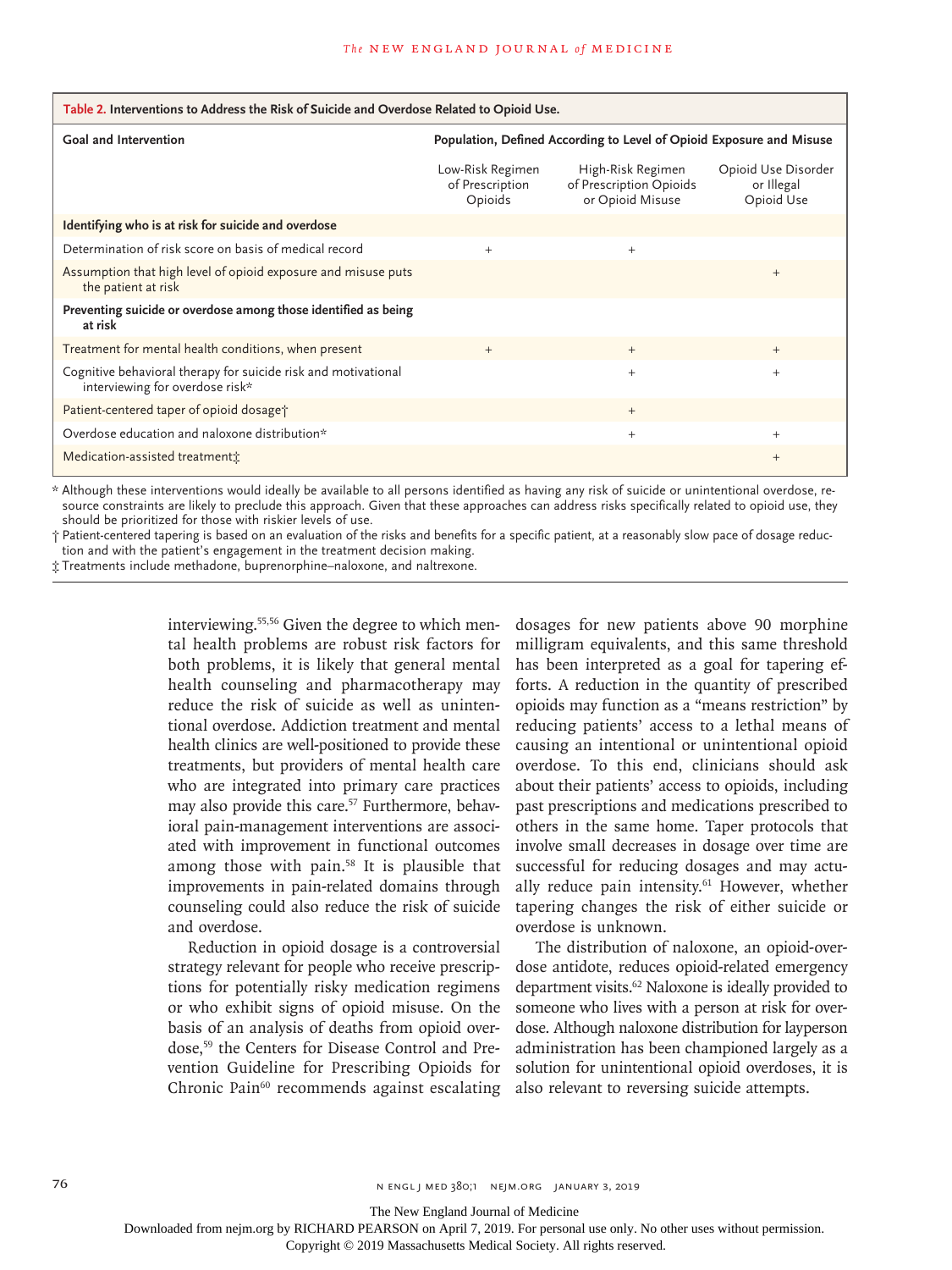Finally, improving access to medication-assisted therapy, which is the combined approach of medication (methadone, buprenorphine–naloxone, or naltrexone) and counseling for opioid use disorders, may reduce rates of suicide and overdose.<sup>63</sup> Several decades of research show that medication-assisted therapy can reduce mortality, and this is especially true for overdose-related mortality.64 However, both suicide and overdose still occur even when at-risk persons receive these treatments. The risks of death among those receiving medication-assisted therapy are highest when the medication is initiated and when the treatment is suddenly stopped.<sup>64</sup> Prevention should involve addressing these critical transition periods.

## Unr esolv ed Issues and Controversies

Several areas that need more research should be prioritized owing to their potential to influence policy and system interventions. First, there is concern that opioid tapering has resulted in patients' transitioning to heroin use $31$  or resulted in uncontrolled pain, which increases suicidality.<sup>65</sup> However, evidence for these relationships, beyond case reports, is lacking. As noted above, a study involving patients at Veterans Affairs facilities showed that higher prescribed dosages are associated with greater suicide risk than lower dosages.4 This same study also showed that rates of suicide among patients who were prescribed opioids for any length of time and stopped were similar to those among patients in ongoing treatment at low dosages (1 to 20 morphine milligram equivalents) and lower than rates among patients receiving higher dosages (≥21 morphine milligram equivalents). The findings of this study are not suggestive of suicide-related harm from discontinuation.

It is premature to conclude that discontinuation of prescription opioids leads to suicide or heroin use independent of risk factors that predated (or directly caused) the decision to discontinue. Nonetheless, abrupt discontinuation is physically unpleasant and potentially distressing. Protocols to reduce opioid withdrawal and provide alternative pain management are critical. In addition, only a small number of patients are the full text of this article at NEJM.org.

transitioned to medication-assisted treatment at the point of opioid discontinuation, $66,67$  but this should be a common care transition for patients with opioid use disorders.

Second, most research that identifies a risk of overdose and suicide is based on data from medical claims or records. Even well-designed risk scores have only moderate predictive value.50,51,68 One possible measure that could improve risk detection is the level of opioid misuse. Several measures have been validated (e.g., the Current Opioid Misuse Measure<sup>69</sup>) to assess misuse, but none are used commonly enough to permit study in connection to suicide and overdose. Cohort studies that involve high-risk patients might help to fill this knowledge gap.

Third and finally, both suicide and overdose continue to result in a substantial burden of deaths in the United States, despite many clinical initiatives and numerous changes in state and federal policy. Prevention efforts may not have addressed important causes of suicide and overdose. Alternatively, efforts may have been effective for addressing harms related to prescription opioids, because deaths due to commonly prescribed medications have stabilized, but the "wave" of heroin use and use of illegal synthetic opioids masked the effects.70 Regardless, it is clear that prevention efforts have been insufficient.

# **SUMMARY**

Rates of suicide and unintentional overdose in the United States have climbed during the past two decades. Opioid use plays a critical role in fueling both of these public health problems. Consequently, interventions that address the shared causes and risk factors, such as programs to improve the quality of pain care, expand access to psychotherapy, and increase access to medication-assisted treatment for opioid use disorders, have the potential to be high-value investments by addressing both problems simultaneously.

Disclosure forms provided by the authors are available with

The New England Journal of Medicine

Downloaded from nejm.org by RICHARD PEARSON on April 7, 2019. For personal use only. No other uses without permission.

Dr. Ilgen reports serving as cofounder of and owning shares in Arborsense. No other potential conflict of interest relevant to this article was reported.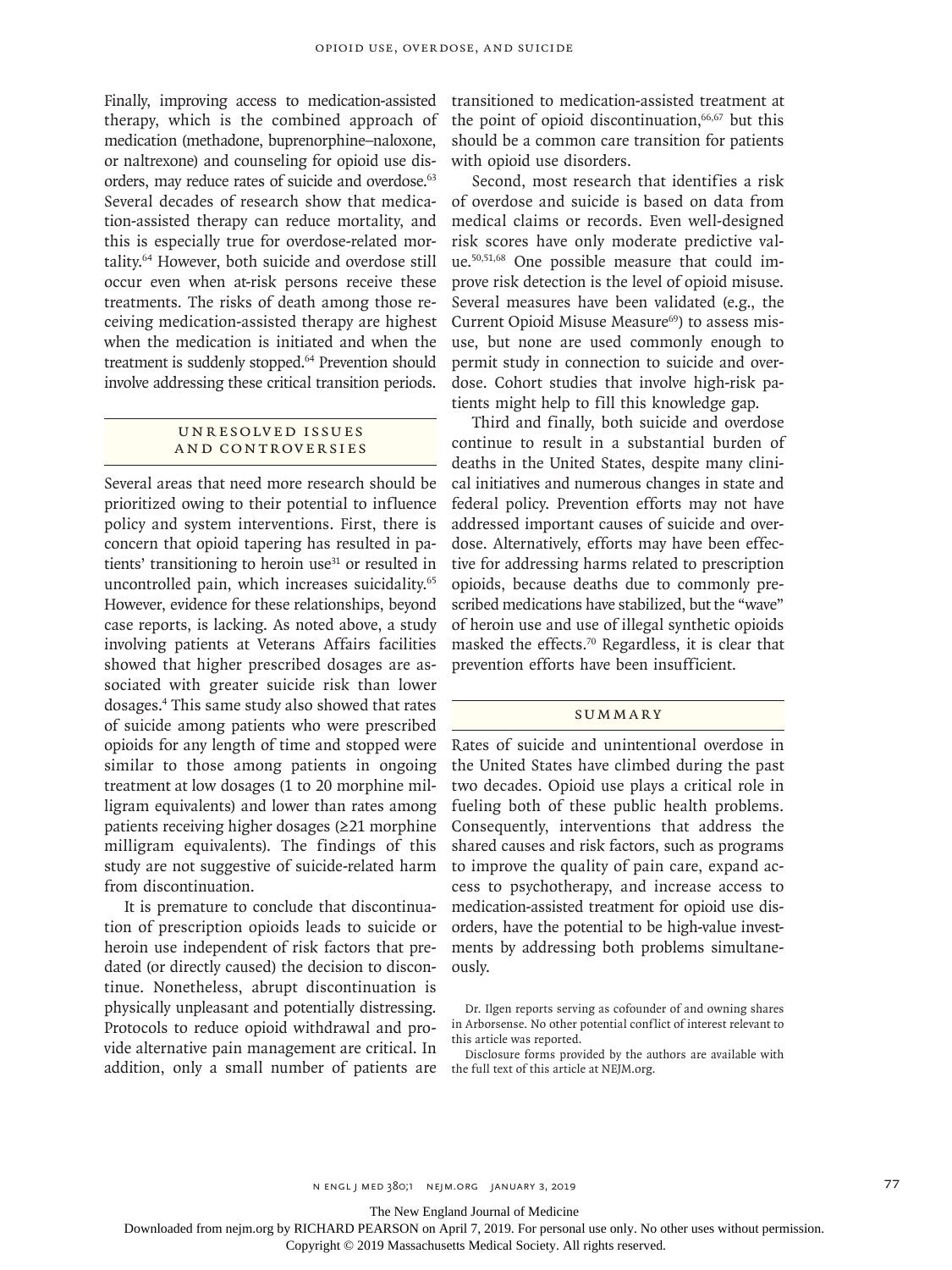#### **References**

**1.** Centers for Disease Control and Prevention. Web-based Injury Statistics Query and Reporting System (WISQARS), 2018 (www.cdc.gov/injury/wisqars/index.html).

**2.** Centers for Disease Control and Prevention. Wide-ranging Online Data for Epidemiologic Research (WONDER), 2018 (https://wonder.cdc.gov).

**3.** Department of Health and Human Services, Office of the Surgeon General, National Action Alliance for Suicide Prevention. 2012 National strategy for suicide prevention: goals and objectives for action: a report of the U.S. Surgeon General and the National Action Alliance for Suicide Prevention. Washington, DC: Department of Health and Human Services, September 2012.

**4.** Ilgen MA, Bohnert AS, Ganoczy D, Bair MJ, McCarthy JF, Blow FC. Opioid dose and risk of suicide. Pain 2016;157: 1079-84.

**5.** Ilgen MA, Kleinberg F, Ignacio RV, et al. Noncancer pain conditions and risk of suicide. JAMA Psychiatry 2013;70:692-7. **6.** Oquendo MA, Volkow ND. Suicide:

a silent contributor to opioid-overdose deaths. N Engl J Med 2018;378:1567-9. **7.** Bohnert AS, Valenstein M, Bair MJ, et al.

Association between opioid prescribing patterns and opioid overdose-related deaths. JAMA 2011;305:1315-21.

**8.** Hall AJ, Logan JE, Toblin RL, et al. Patterns of abuse among unintentional pharmaceutical overdose fatalities. JAMA 2008;300:2613-20.

**9.** Wilcox HC, Conner KR, Caine ED. Association of alcohol and drug use disorders and completed suicide: an empirical review of cohort studies. Drug Alcohol Depend 2004;76:Suppl:S11-S19.

**10.** Bohnert KM, Ilgen MA, Louzon S, McCarthy JF, Katz IR. Substance use disorders and the risk of suicide mortality among men and women in the U.S. Veterans Health Administration. Addiction 2017; 112:1193-201.

**11.** Elman I, Borsook D, Volkow ND. Pain and suicidality: insights from reward and addiction neuroscience. Prog Neurobiol 2013;109:1-27.

**12.** Ilgen MA, Zivin K, Austin KL, et al. Severe pain predicts greater likelihood of subsequent suicide. Suicide Life Threat Behav 2010;40:597-608.

**13.** Trescot AM, Helm S, Hansen H, et al. Opioids in the management of chronic non-cancer pain: an update of American Society of the Interventional Pain Physicians' (ASIPP) guidelines. Pain Physician 2008;11:Suppl:S5-S62.

**14.** Paulozzi LJ, Weisler RH, Patkar AA. A national epidemic of unintentional prescription opioid overdose deaths: how physicians can help control it. J Clin Psychiatry 2011;72:589-92.

**15.** Okie S. A flood of opioids, a rising tide of deaths. N Engl J Med 2010;363: 1981-5.

**16.** Darke S, Williamson A, Ross J, Teesson M. Attempted suicide among heroin users: 12-month outcomes from the Australian Treatment Outcome Study (ATOS). Drug Alcohol Depend 2005;78:177-86.

**17.** Warner-Smith M, Darke S, Lynskey M, Hall W. Heroin overdose: causes and consequences. Addiction 2001;96:1113-25.

**18.** Dunn KM, Saunders KW, Rutter CM, et al. Opioid prescriptions for chronic pain and overdose: a cohort study. Ann Intern Med 2010;152:85-92.

**19.** Gomes T, Mamdani MM, Dhalla IA, Paterson JM, Juurlink DN. Opioid dose and drug-related mortality in patients with nonmalignant pain. Arch Intern Med 2011; 171:686-91.

**20.** Case A, Deaton A. Rising morbidity and mortality in midlife among white non-Hispanic Americans in the 21st century. Proc Natl Acad Sci U S A 2015;112: 15078-83.

**21.** Case A, Deaton A. Mortality and morbidity in the 21st century. Brookings Pap Econ Act 2017;Spring 2017:397-476.

**22.** Saez E, Zucman G. Wealth inequality in the United States since 1913: evidence from capitalized income tax data. Q J Econ 2016;131:519-78.

**23.** Ruhm CJ. Deaths of despair or drug problems? NBER working paper no. 24188, January 2018.

**24.** Richardson GA, Hamel SC, Goldschmidt L, Day NL. Growth of infants prenatally exposed to cocaine/crack: comparison of a prenatal care and a no prenatal care sample. Pediatrics 1999;104(2):e18. **25.** Degenhardt L, Day C, Gilmour S, Hall W. The "lessons" of the Australian "heroin shortage." Subst Abuse Treat Prev Policy 2006;1:11.

**26.** Cicero TJ, Ellis MS, Harney J. Shifting patterns of prescription opioid and heroin abuse in the United States. N Engl J Med 2015;373:1789-90.

**27.** Unick G, Rosenblum D, Mars S, Ciccarone D. The relationship between U.S. heroin market dynamics and heroin-related overdose, 1992-2008. Addiction 2014;109: 1889-98.

**28.** Frank RG, Pollack HA. Addressing the fentanyl threat to public health. N Engl J Med 2017;376:605-7.

**29.** Han B, Compton WM, Jones CM, Cai R. Nonmedical prescription opioid use and use disorders among adults aged 18 through 64 years in the United States, 2003-2013. JAMA 2015;314:1468-78.

**30.** Jones CM, Campopiano M, Baldwin G, McCance-Katz E. National and state treatment need and capacity for opioid agonist medication-assisted treatment. Am J Public Health 2015;105(8):e55-e63.

**31.** Compton WM, Jones CM, Baldwin GT. Relationship between nonmedical prescription-opioid use and heroin use. N Engl J Med 2016;374:154-63.

**32.** Dart RC, Surratt HL, Cicero TJ, et al. Trends in opioid analgesic abuse and mortality in the United States. N Engl J Med 2015;372:241-8.

**33.** Turner BJ, Liang Y. Drug overdose in a retrospective cohort with non-cancer pain treated with opioids, antidepressants, and/ or sedative-hypnotics: interactions with mental health disorders. J Gen Intern Med 2015;30:1081-96.

**34.** Gray D, Coon H, McGlade E, et al. Comparative analysis of suicide, accidental, and undetermined cause of death classification. Suicide Life Threat Behav 2014;44:304-16.

**35.** Rockett IRH, Caine ED, Connery HS, et al. Discerning suicide in drug intoxication deaths: paucity and primacy of suicide notes and psychiatric history. PLoS One 2018;13(1):e0190200.

**36.** Bohnert ASB, Walton MA, Cunningham RM, et al. Overdose and adverse drug event experiences among adult patients in the emergency department. Addict Behav 2018;86:66-72.

**37.** Rockett IR, Wang S, Stack S, et al. Race/ethnicity and potential suicide misclassification: window on a minority suicide paradox? BMC Psychiatry 2010;10:35. **38.** Ilgen MA, Bohnert AS, Ignacio RV, et al. Psychiatric diagnoses and risk of suicide in veterans. Arch Gen Psychiatry 2010;67: 1152-8.

**39.** Mościcki EK, O'Carroll P, Rae DS, Locke BZ, Roy A, Regier DA. Suicide attempts in the Epidemiologic Catchment Area Study. Yale J Biol Med 1988;61:259- 68.

**40.** Bohnert AS, Ilgen MA, Ignacio RV, McCarthy JF, Valenstein M, Blow FC. Risk of death from accidental overdose associated with psychiatric and substance use disorders. Am J Psychiatry 2012;169:64-70. **41.** Bohnert AS, McCarthy JF, Ignacio RV, Ilgen MA, Eisenberg A, Blow FC. Misclassification of suicide deaths: examining the psychiatric history of overdose decedents. Inj Prev 2013;19:326-30.

**42.** Park TW, Lin LA, Hosanagar A, Kogowski A, Paige K, Bohnert AS. Understanding risk factors for opioid overdose in clinical populations to inform treatment and policy. J Addict Med 2016;10: 369-81.

**43.** Bohnert AS, Roeder K, Ilgen MA. Unintentional overdose and suicide among substance users: a review of overlap and risk factors. Drug Alcohol Depend 2010; 110:183-92.

**44.** Grella CE, Karno MP, Warda US, Niv N, Moore AA. Gender and comorbidity among individuals with opioid use disor-

78 n engl j med 380;1 nejm.org January 3, 2019

The New England Journal of Medicine

Downloaded from nejm.org by RICHARD PEARSON on April 7, 2019. For personal use only. No other uses without permission.